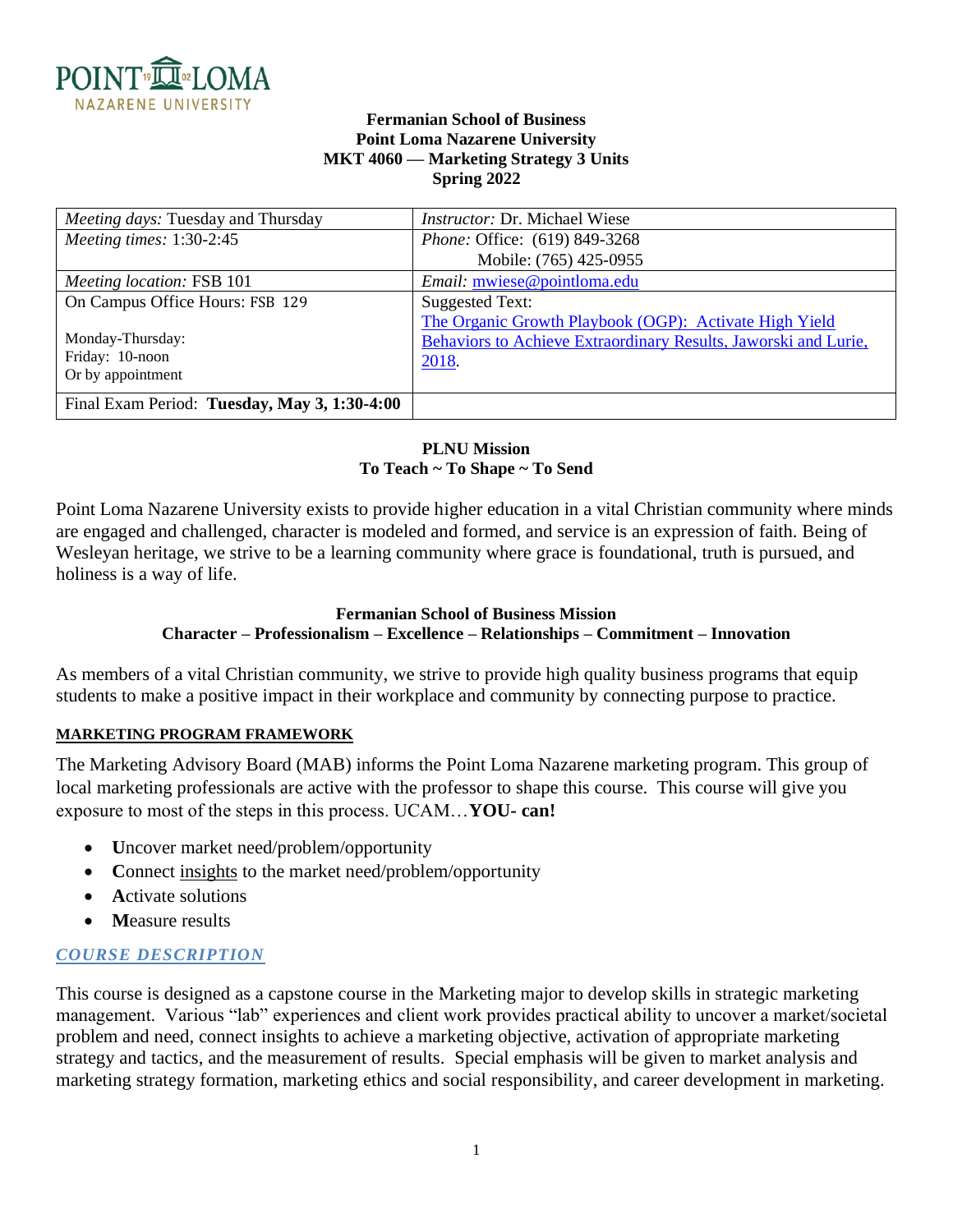# *COURSE LEARNING OBJECTIVES FOR THIS COURSE*

- 1. Exhibit an understanding of the fundamentals of marketing philosophy, strategy and tactics (PLO1  $\&$ G1)
- 2. Conduct a situation analysis, customer analysis and competitive analysis (PLO 2, G1 & G2)
- 3. Execute the fundamentals of marketing philosophy, strategy and tactics in the development of a marketing strategy (PLO 2 & G2)
- 4. Critique a firm's marketing strategy and make recommendations for improvement (PLO 2 & G2)
- 5. Analyze the ethical and social impacts of marketing strategies (PLO 4).
- 6. Collaborate effectively in teams in the preparation and presentation of a marketing plan (PLO 3 & 5)

# *SUGGESTED TEXT*

*The Organic Growth Playbook [\(OGP\): Activate High Yield Behaviors to Achieve Extraordinary Results,](https://www.amazon.com/s/ref=nb_sb_noss?url=search-alias%3Daps&field-keywords=Organic+growth+model+Jaworski&rh=i%3Aaps%2Ck%3AOrganic+growth+model+Jaworski)  [Jaworski and Lurie, 2018.](https://www.amazon.com/s/ref=nb_sb_noss?url=search-alias%3Daps&field-keywords=Organic+growth+model+Jaworski&rh=i%3Aaps%2Ck%3AOrganic+growth+model+Jaworski)*

# *ASSESSMENT ACTIVITIES AND ASSIGNMENTS*

| <b>Point Distribution</b>                         |     |
|---------------------------------------------------|-----|
| <b>Marketing Content Exam</b>                     | 50  |
| Two Marketing Strategy Quizzes (50 points each)   | 100 |
| <b>Marketing Portfolio</b>                        | 200 |
| <b>Portfolio Presentation</b>                     | 50  |
| Participation in MAB Session                      | 100 |
| In-Class Activities/Labs/Attendance/Participation | 150 |
| Firm Application Paper (Signature Assignment)     | 200 |
| <b>Total Course Points:</b>                       | 850 |

Grading Scale

| A: $93 - 100\%$ | $B_{+}$ : 87 – 89% | $C_{\pm}$ : 78 – 79% | $D + 68 - 69\%$ | $F: 0 - 59\%$ |
|-----------------|--------------------|----------------------|-----------------|---------------|
| $A - 90 - 92\%$ | $B: 83 - 86\%$     | $C: 73 - 77\%$       | $D: 63 - 67\%$  |               |
|                 | $B - 80 - 82\%$    | $C: 70 - 72\%$       | $D-: 60-62\%$   |               |

# *POLICIES AND PROCEDURES*

# **PLNU COPYRIGHT POLICY**

Point Loma Nazarene University, as a non-profit educational institution, is entitled by law to use materials protected by the US Copyright Act for classroom education. Any use of those materials outside the class may violate the law.

# **PLNU ACADEMIC HONESTY POLICY**

Students should demonstrate academic honesty by doing original work and by giving appropriate credit to the ideas of others. Academic dishonesty is the act of presenting information, ideas, and/or concepts as one's own when in reality they are the results of another person's creativity and effort. A faculty member who believes a situation involving academic dishonesty has been detected may assign a failing grade for that assignment or examination, or, depending on the seriousness of the offense, for the course. Faculty should follow and students may appeal using the procedure in the university Catalog.

TUG Only: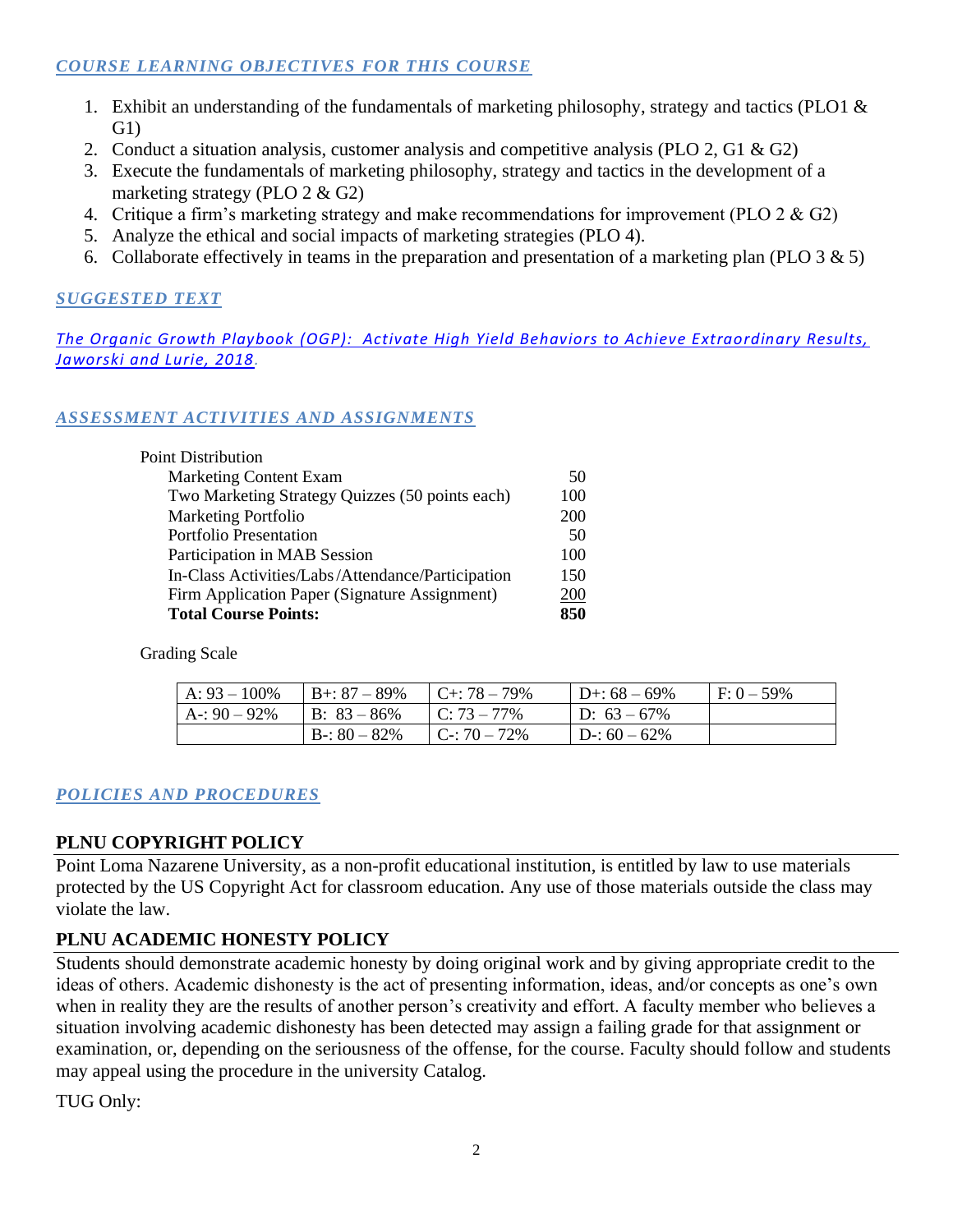See [Academic Policies](https://catalog.pointloma.edu/content.php?catoid=52&navoid=2919#Academic_Honesty) for definitions of kinds of academic dishonesty and for further policy information.

# **PLNU ACADEMIC ACCOMMODATIONS POLICY**

PLNU is committed to providing equal opportunity for participation in all its programs, services, and activities. Students with disabilities may request course-related accommodations by contacting the Educational Access Center (EAC), located in the Bond Academic Center [\(EAC@pointloma.edu](mailto:EAC@pointloma.edu) or 619-849-2486). Once a student's eligibility for an accommodation has been determined, the EAC will issue an academic accommodation plan ("AP") to all faculty who teach courses in which the student is enrolled each semester.

PLNU highly recommends that students speak with their professors during the first two weeks of each semester/term about the implementation of their AP in that particular course and/or if they do not wish to utilize some or all of the elements of their AP in that course.

Students who need accommodations for a disability should contact the EAC as early as possible (i.e., ideally before the beginning of the semester) to assure appropriate accommodations can be provided. It is the student's responsibility to make the first contact with the EAC.

# **PLNU ATTENDANCE AND PARTICIPATION POLICY**

Regular and punctual attendance at all class sessions is considered essential to optimum academic achievement. If the student is absent for more than 10 percent of class sessions, the faculty member will issue a written warning of de-enrollment. If the absences exceed 20 percent, the student may be de-enrolled without notice until the university drop date or, after that date, receive the appropriate grade for their work and participation.

# **USE OF TECHNOLOGY**

In order to be successful in your course, you'll need to meet the minimum technology and system requirements; please refer to the *[Technology and System Requirements](https://help.pointloma.edu/TDClient/1808/Portal/KB/ArticleDet?ID=108349)* information. Additionally, students are required to have headphone speakers, microphone, or webcams compatible with their computer available to use for any online or hybrid classes. Please note that any course with online proctored exams require a computer with a camera (tablets are not compatible) to complete exams online.

Problems with technology do not relieve you of the responsibility of participating, turning in your assignments, or completing your class work.

# **COMPLETES AND LATE ASSIGNMENTS**

All assignments are to be submitted/turned in by the beginning of the class session when they are due including assignments posted in Canvas. Incompletes will only be assigned in extremely unusual circumstances.

# **SPIRITUAL CARE**

Please be aware PLNU strives to be a place where you grow as whole persons. To this end, we provide resources for our students to encounter God and grow in their Christian faith.

If students have questions, a desire to meet with the chaplain or have prayer requests you can contact the Office [of Spiritual Development](https://www.pointloma.edu/offices/spiritual-development)

# **FINAL EXAMINATION POLICY**

Successful completion of this class requires participating in the Marketing Advisory Board review session on the **scheduled day for finals**. Required Assignments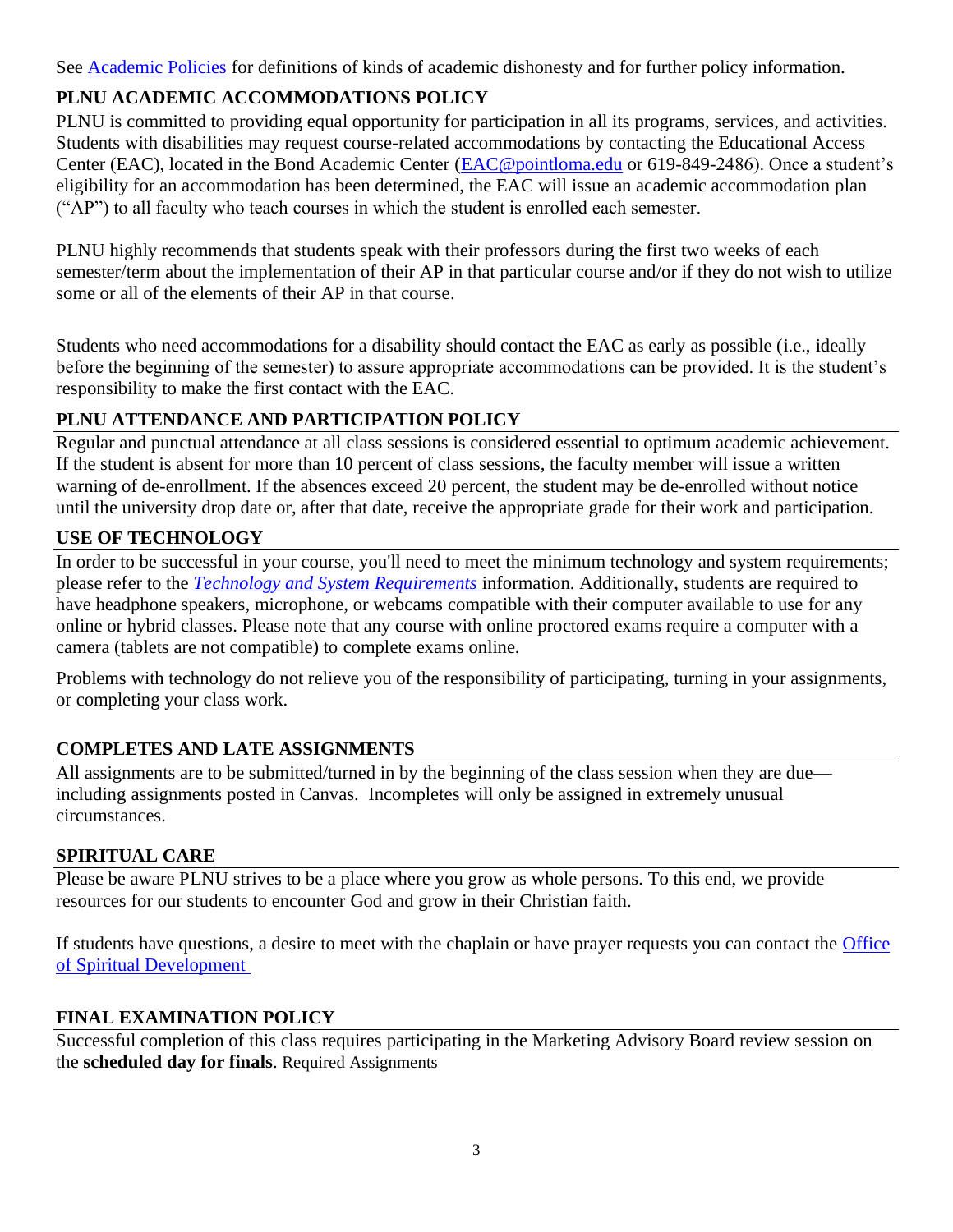# *COURSE SCHEDULE AND ASSIGNMENTS*

1) **Marketing Content Exam (50 points):** All marketing majors are required to demonstrate knowledge of material expected of persons who graduate with a major in marketing. You are required to take a department exam that will be administered by the Fermanian School of Business (FSB) as a requirement in Marketing Strategy. But, the exam will test your knowledge of material beyond that presented in this course.

An exam day and time will be scheduled and communicated by Lauren Marshall, the Administrative Assistant to the Dean of the Fermanian School of Business. After the exam is administered, a grading scale will be developed by the FSB and points will be assigned depending on your performance on the exam. A total of 50 points is possible . It is imperative that you take this exam seriously and do your best. A poor score, relative to your peers, will result in a score significantly less than 50 points.

## **MKT 4060 - Major Exams: You will take the exam on ONE of two days to be announced.**

- 2) **Marketing Quizzes:** Two quizzes will focus on marketing strategy theory. One will be on the Traditional model and the second on the Organic Growth Playbook. Each quiz is worth 50 points and will be shortanswer, objective and/or essay.
- 3) **Portfolio Submission (Portfolio 200 points):** Students will build a professional marketing portfolio to present student work. The portfolio needs to communicate a personal brand and provide evidences of quality professional work that aligns with that personal brand story. The portfolio can be presented in hardcopy or digital formats (website, Portfolium, LinkedIn, etc.). Portfolios will be submitted for evaluation and available to present to a member of the Marketing Advisory Board.

**The portfolio cannot be a simple minor rework of the website submitted in BUS 3013, Administrative Communication.**

- 4) **Portfolio Presentation and Marketing Advisory Board Review:** Each student will give a presentation of the marketing portfolio for evaluation and critique. Additionally, each student will share the portfolio for review by a member of the PLNU Marketing Advisory Board.
- 5) **In-class Activities/Lab Application (up to 100 points)**: There will be various activites in class that will count for points. These include activities related to guest speakers, application of the textbook material and other in-class learning experiences. Attendance/participation during guest speakers and labs will be important.

### **6) Firm Application Paper-(Signature Assignment) (200 points):**

Learning Objective: Apply marketing knowledge and concepts in the analysis of a marketing strategy**.**

You will identify a firm for analysis and apply specific course content to examine the marketing strategy of the firm, name the strategy, define the capabilities producing a sustainabile competitive advantage, analyze the marketing mix and make specific recommendations to improve the execution of the marketing strategy.

Write the paper as if it is being presented to the Chief Marketing Officer of the firm. As such, make sure it is well written, visually engaging, relevant to the Key Performance Indicators (KPIs) and succinct. The paper should be five pages long.

The specific elements must be considered: **USE THE FOLLOWING HEADERS TO DEFINE EACH SECTION AND SUBHEADS FOR EACH COMPONENT**.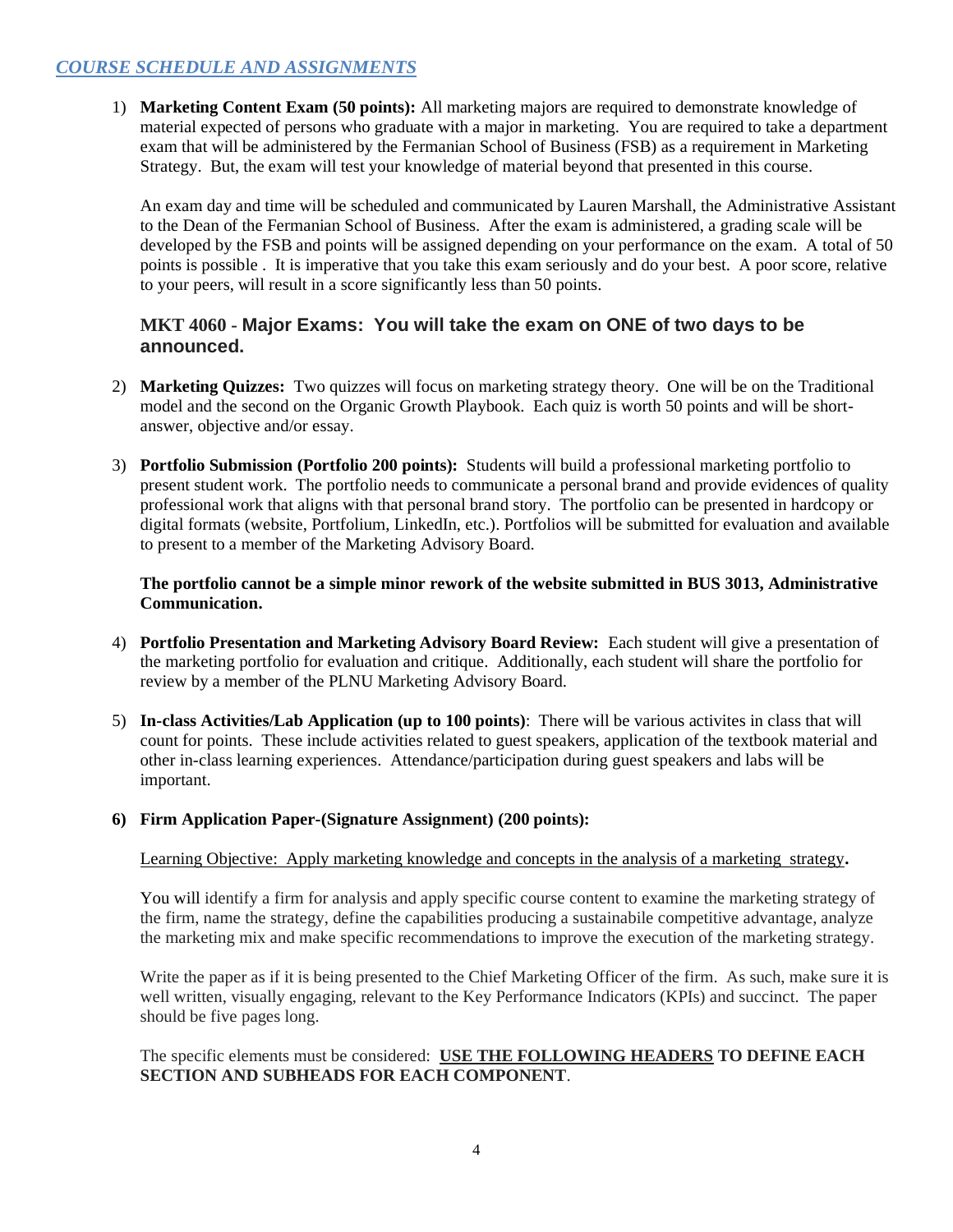Definition of the Strategy: The strategy elements are clearly articulated and reflect application of material in *course material and/or The Organic Growth Model*. Consider the following: target market, strategy, the source of sustainable competitive advantage and the articulation of the customer value proposition in the marketing strategy. Cite the specific strategy being employed. This can be done by referring to the Porter Generic Model or the Organic Growth Playbook. Be explicit about your marketing strategy.

Analysis of Marketing Mix: A logical analysis of the product/service/experience (customer value proposition), place (convenience), price (cost) and promotion (communication) execution of the defined strategy is presented. How does what is being done now align with the effective execution of the marketing strategy?

Recommendations to Management: In light of the analysis, specific recommendations are offered that follow the logic of the analysis. Make at least two recommendations.

# **Marketing 4060 – Marketing Strategy: Tentative Class Calendar – Spring 2022**

## DATE LEARNING ACTIVITY

## **Week One**

1/13 Course Introduction

## **Week Two**

| 1/18 | Marketing Philosophy                                                              |
|------|-----------------------------------------------------------------------------------|
| 1/20 | Personal Branding Lab Day: Personal Brand-Using Clifton Strengths with Rev. Gayle |
|      | <b>Wiese</b>                                                                      |

### **Week Three**

| 1/25 | <b>UCAM</b> Case                       |
|------|----------------------------------------|
| 1/27 | <b>Market Plan: Situation Analysis</b> |

### **Declare your Firm Application Paper company selection**

### **Week Four**

| $2\prime1$ | Market Plan-Customer Analysis and Competitive Analysis   |
|------------|----------------------------------------------------------|
| 2/3        | Market Plan-Marketing Strategy and Competitive Advantage |

## **Week Five**

| 2/8  | <b>Marketing Strategy Lab-Rick Bravo of HP</b> |
|------|------------------------------------------------|
| 2/10 | <b>Marketing Strategy I Quiz</b>               |

### **Week Six**

| 2/15 | Marketing Plan and Tactics |
|------|----------------------------|
| 2/17 | Organic Playbook           |

### **Week Seven**

| 2/22 | <b>Guest Speaker-Adam Wiese, VP of Strategy for Giant Spoon/Los Angeles</b> |
|------|-----------------------------------------------------------------------------|
| 2/24 | Organic Playbook                                                            |

### **DUE**: **Firm Application Paper-Submit on Canvas by 5:00pm on February 25.**

### **Week Eight**

| 3/1 | Organic Playbook |
|-----|------------------|